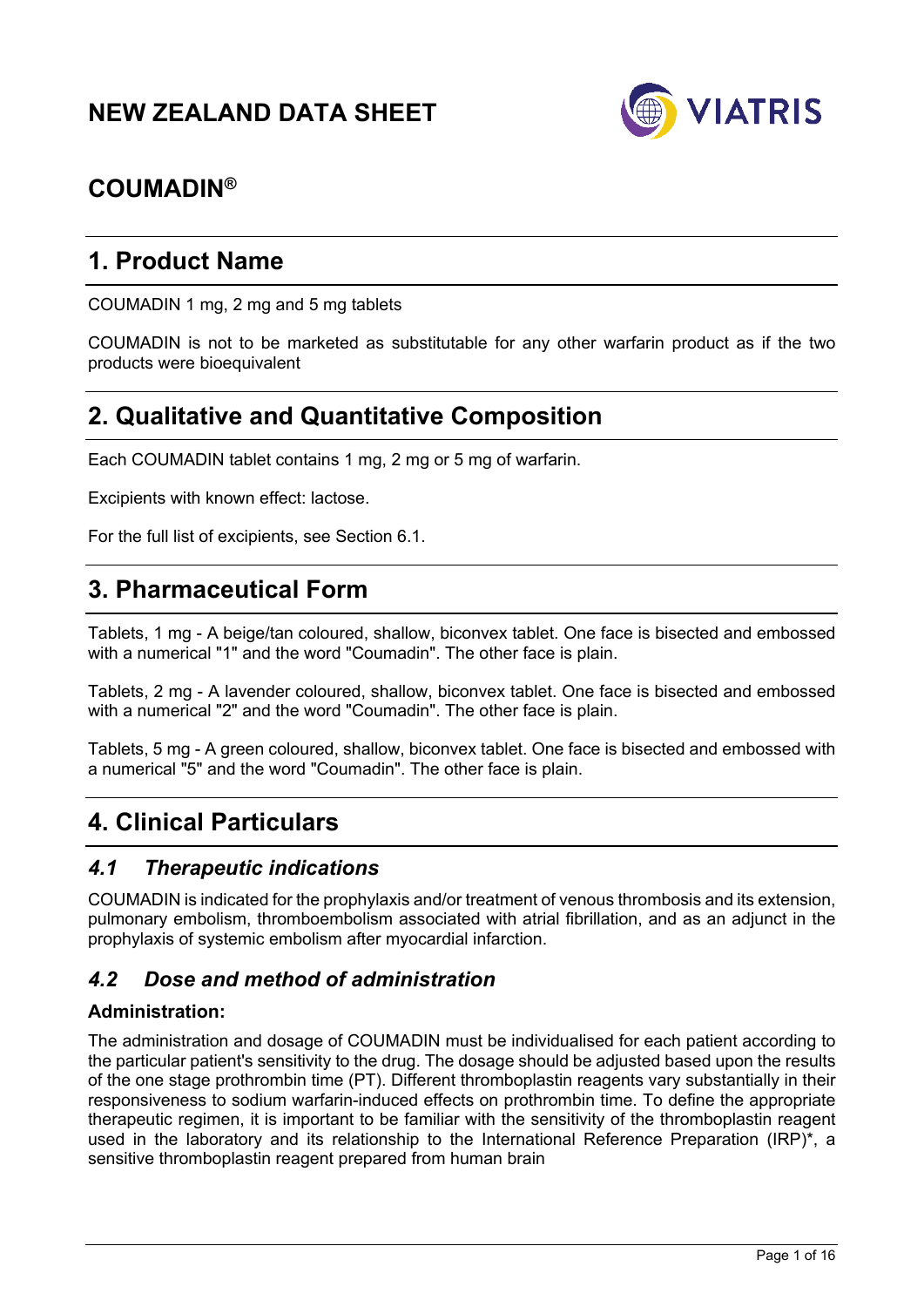\* A system of standardizing the prothrombin time in oral anticoagulant control was introduced by the World Health Organisation in 1983. It is based upon the determination of an International Normalised Ratio (INR) which provides a common basis for communication of PT results and interpretations of therapeutic ranges. The INR is derived from calibrations of commercial thromboplastin reagents against a sensitive human brain thromboplastin, the International Reference Preparation (IRP). For the three commercial rabbit brain thromboplastins currently used in North America, a PT ratio of 1.3 to 2.0 is equivalent to an INR of 2.0 to 4.0. For other preparations the INR can be calculated as:

 $INR = (observed PT ratio)^{|S|}$ 

Where the ISI (International Sensitivity Index) is the calibration factor and is available from the manufacturers of the thromboplastin reagent.

### **Dose**

#### *Initial dose*

The dosing of COUMADIN must be individualised according to patient's sensitivity to the drug as indicated by the INR and/or PT ratio. Use of a large loading dose may increase the incidence of haemorrhage and other complications, does not offer more rapid protection against thrombi formation, and is not recommended. Low initiation doses are recommended for elderly and/or debilitated patients and patients with increased sensitivity to COUMADIN (see Section 4.4). It is recommended that COUMADIN therapy be initiated with a dose of 2 to 5 mg per day with dosage adjustments based on the results of INR and/or PT ratio determinations.

#### *Maintenance dose*

Most patients are satisfactorily maintained at a dose of 2 to 10 mg daily. Flexibility of dosage is provided by breaking scored tables in half. The individual dose and interval should be gauged by the patient's prothrombin response.

#### *Duration of therapy*

The duration of therapy in each patient should be individualised. In general, anticoagulant therapy should be continued until the danger of thrombosis and embolism has passed.

### *Laboratory control*

The prothrombin time (PT) reflects the depression of vitamin K dependent Factors VII, IX, X and II. There are several modifications of the one-stage PT and the physician should become familiar with the specific method used in his laboratory. The degree of anticoagulation indicated by any range of prothrombin times may be altered by the type of thromboplastin used; the appropriate therapeutic range must be based on the experience of each laboratory. The PT should be determined daily after the administration of the initial dose until PT results stabilise in the therapeutic range. Intervals between subsequent PT determinations should be based upon the physician's judgment of the patient's reliability and response to COUMADIN in order to maintain the individual within the therapeutic range. Acceptable intervals for PT determinations are normally within the range of one to four weeks after a stable dosage has been determined. To ensure adequate control, it is recommended that additional prothrombin time tests are done when other warfarin products are interchanged with COUMADIN and also if other medications are co-administered with COUMADIN (see Section 4.4).

### *Treatment during dentistry and surgery*

The management of patients who undergo dental and surgical procedures requires close liaison between attending physicians, surgeons and dentists. In patients who must be anticoagulated prior to, during, or immediately following dental or surgical procedures, adjusting the dosage of COUMADIN to maintain the PT at the low end of the therapeutic range, may safely allow for continued anticoagulation. The operative site should be sufficiently limited and accessible to permit the effective use of local procedures for haemostasis. Under these conditions, dental and surgical procedures may be performed without undue risk of haemorrhage.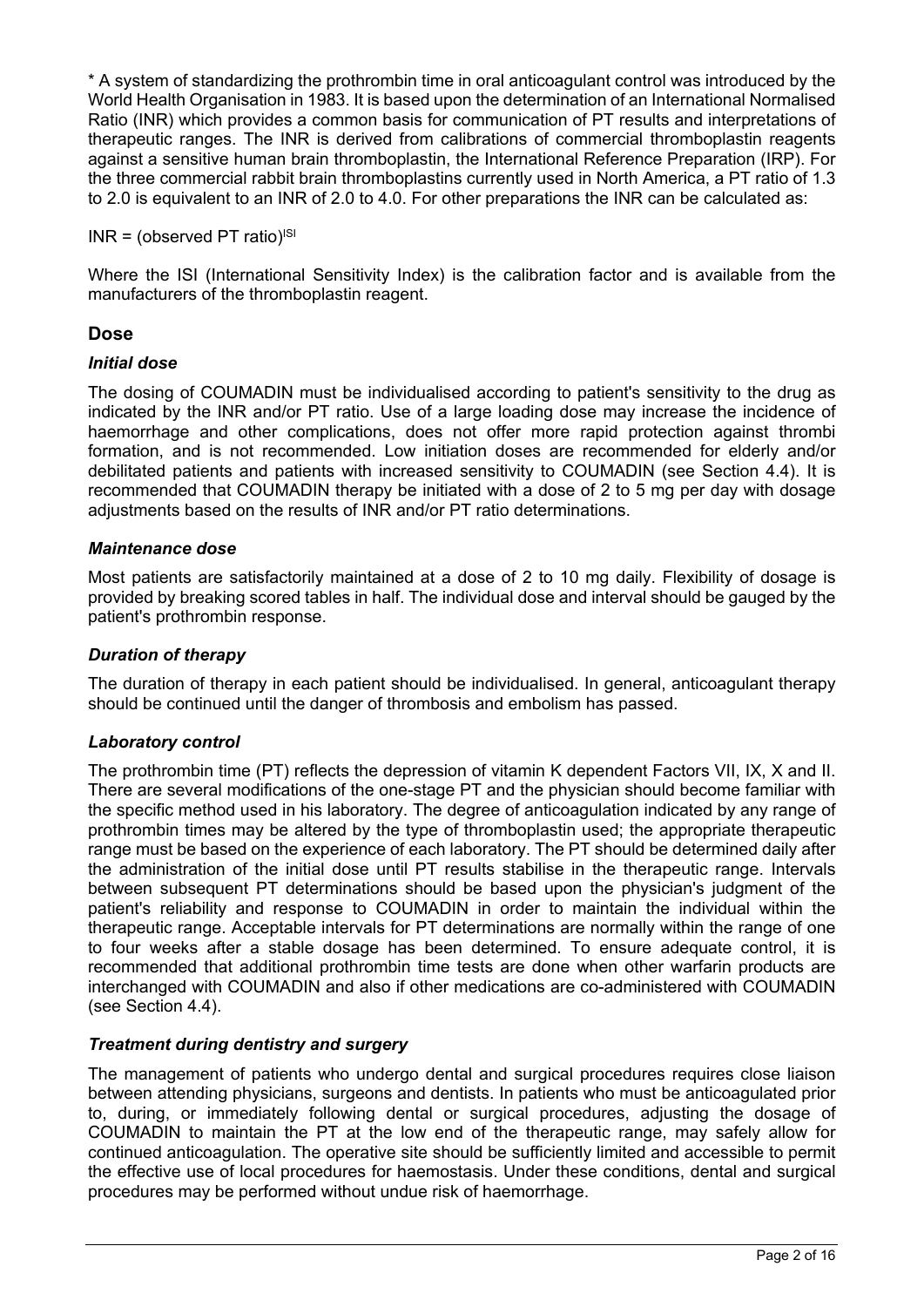#### *Conversion from heparin therapy*

Since the onset of the COUMADIN effect is delayed, heparin is preferred initially for rapid anticoagulation. Conversion to COUMADIN may begin concomitantly with heparin therapy or may be delayed 3 to 6 days. As heparin may affect the PT, patients receiving both heparin and COUMADIN should have blood for PT determination, drawn at least:

5 hours after the last IV bolus dose of heparin, or

4 hours after cessation of a continuous IV infusion of heparin, or

24 hours after the last subcutaneous heparin injection.

When COUMADIN has produced the desired therapeutic range or prothrombin activity, heparin may be discontinued.

## *4.3 Contraindications*

Anticoagulation is contraindicated in any localized or general physical condition or personal circumstance in which the hazard of haemorrhage might be greater than the potential clinical benefits of anticoagulation, such as:

- Known hypersensitivity to warfarin or to any of the excipients listed in Section 6.1
- Haemorrhagic stroke and/or bleeding tendencies associated with active ulceration or overt bleeding of;
	- gastrointestinal, genitourinary or respiratory tract;
	- cerebrovascular haemorrhage;
	- aneurysms- cerebral, dissecting aorta;
	- pericarditis and pericardial effusions;
	- bacterial endocarditis
- Clinically significant bleeding
- Within 72 hours of major surgery with risk of severe bleeding (for information on other surgery see Section 4.4).
- Within 48 hours postpartum
- Pregnancy (first and third trimesters see Section 4.4).
- Concomitant use of fibrinolytic drugs such as streptokinase and alteplase, and drugs where interactions may lead to a significantly increased risk of bleeding (see Section 4.5).
- Threatened abortion, eclampsia and preeclampsia
- Inadequate laboratory facilities or unsupervised senility, alcoholism, psychosis, or lack of patient cooperation
- Spinal puncture and other diagnostic or therapeutic procedures with potential for uncontrollable bleeding
- Miscellaneous: major regional, lumbar block anaesthesia and malignant hypertension.

# *4.4 Special warnings and precautions for use*

It cannot be emphasised too strongly that treatment of each patient is a highly individualized matter. Dosage should be controlled by periodic determinations of prothrombin time or other suitable coagulation tests. Determinations of whole blood clotting and bleeding times are not effective measures for control of therapy.

Most adverse events reported with warfarin are a result of over anticoagulation therefore it is important that the need for therapy is reviewed on a regular basis and therapy discontinued when no longer required.

### **Paediatric Use:**

Safety and effectiveness in children below the age of 18 have not been established.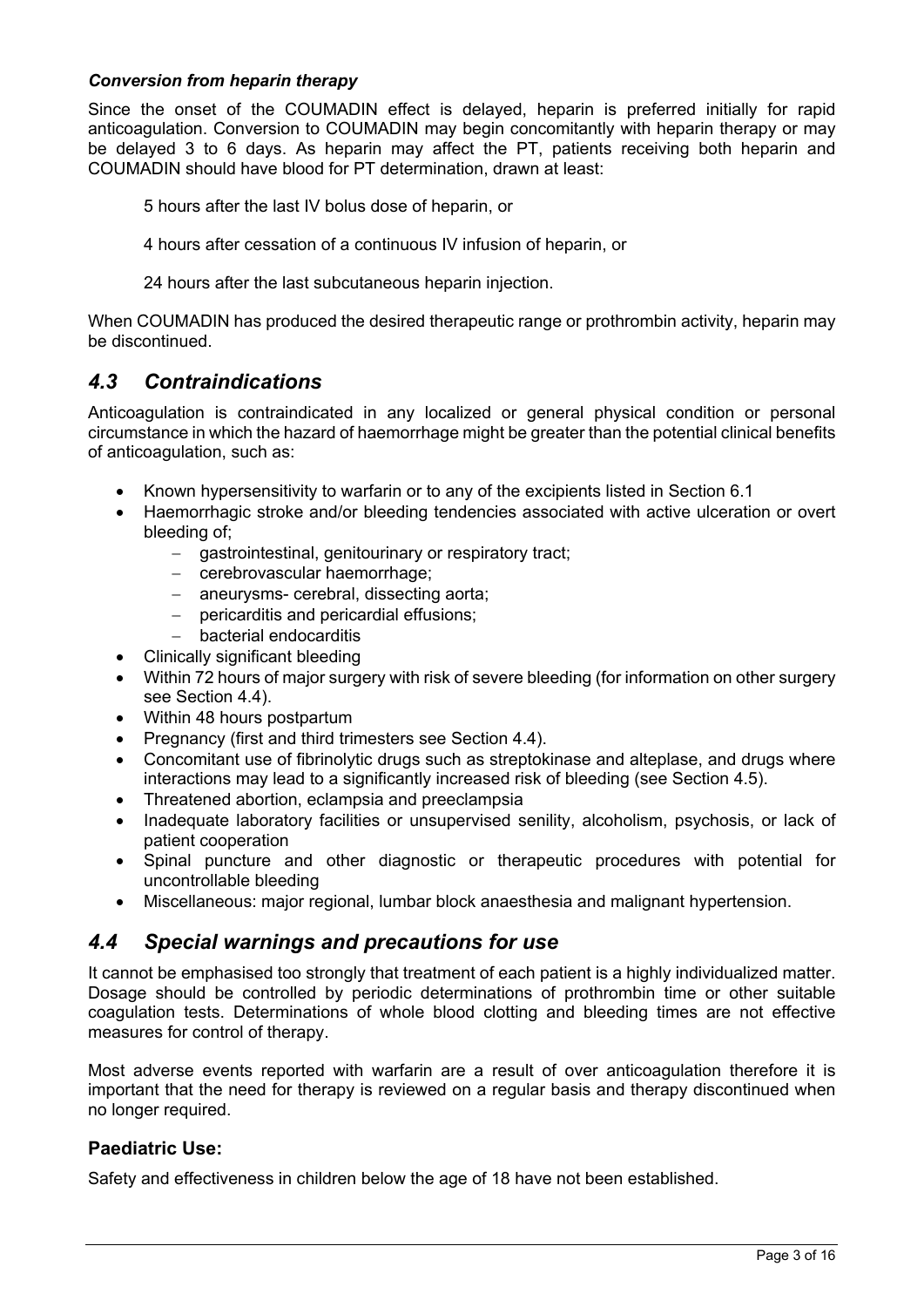### **Monitoring**

When warfarin is started using a standard dosing regimen the INR should be determined daily or on alternate days in the early days of treatment. Once the INR has established in the target range the INR can be determined at longer intervals.

INR should be monitored more frequently in patients at an increased risk of over coagulation e.g. patients with severe hypertension, liver or renal disease. Patients for whom adherence may be difficult should be monitored more frequently.

#### **Thrombophilia**

Patients with protein C deficiency are at risk of developing skin necrosis when starting warfarin treatment. In patients with protein C deficiency, therapy should be introduced without a loading dose of warfarin even if heparin is given. Patients with protein S deficiency may also be at risk and it is advisable to introduce warfarin therapy slowly in these circumstances.

#### **Risk of haemorrhage**

The most frequently reported adverse effect of all oral anticoagulants is haemorrhage. Warfarin should be given with caution to patients where there is a risk of serious haemorrhage (e.g. concomitant NSAID use, recent ischaemic stroke, bacterial endocarditis, previous gastrointestinal bleeding, severe or moderate hepatic or renal insufficiency).

Risk factors for bleeding include high intensity of anticoagulation (INR > 4.0) age  $\geq$  65, high variable INRs, history of gastrointestinal bleeding, uncontrolled hypertension, cerebrovascular disease, serious heart disease, risk of failing, anaemia, malignancy, trauma, renal insufficiency, indwelling catheters, concomitant drugs (see Section 4.5). All patients treated with warfarin should have INR monitored regularly. Those at high risk of bleeding may benefit from more frequent INR monitoring, careful dose adjustment to desired INR, and a shorter duration of therapy. Patients should be instructed on measures to minimise risk of bleeding and to report immediately to physicians, signs and symptoms of bleeding.

Checking the INR and reducing or omitting doses depending on INR level is essential following consultation with anticoagulation services if necessary. If the INR is found to be too high, reduce dose or stop warfarin treatment; sometimes it will be necessary to reverse anticoagulation. INR should be checked within 2-3 days to ensure that it is failing.

Any concomitant anti-platelet drugs should be used with caution due to an increased risk of bleeding.

Unexpected bleeding at therapeutic levels should always be investigated and INR monitored.

#### **Haemorrhage**

Haemorrhage can indicate an overdose of warfarin has been taken. For advice on treatment of haemorrhage see section 4.9.

Unexpected bleeding at therapeutic levels should always be investigated and INR monitored.

#### **Ischaemic stroke**

Anticoagulation following an ischaemic stroke increases the risk of secondary haemorrhage into the infracted brain. In patients with atrial fibrillation long term treatment with warfarin is beneficial, but the risk of early recurrent embolism is low and therefore a break in treatment after ischaemic stroke is justified.

Warfarin treatment should be re-started 2-14 days following ischaemic stroke, depending on the size of the infarct and blood pressure. In patients with large embolic strokes, or uncontrolled hypertension, warfarin treatment should be stopped for 14 days.

### **Surgery**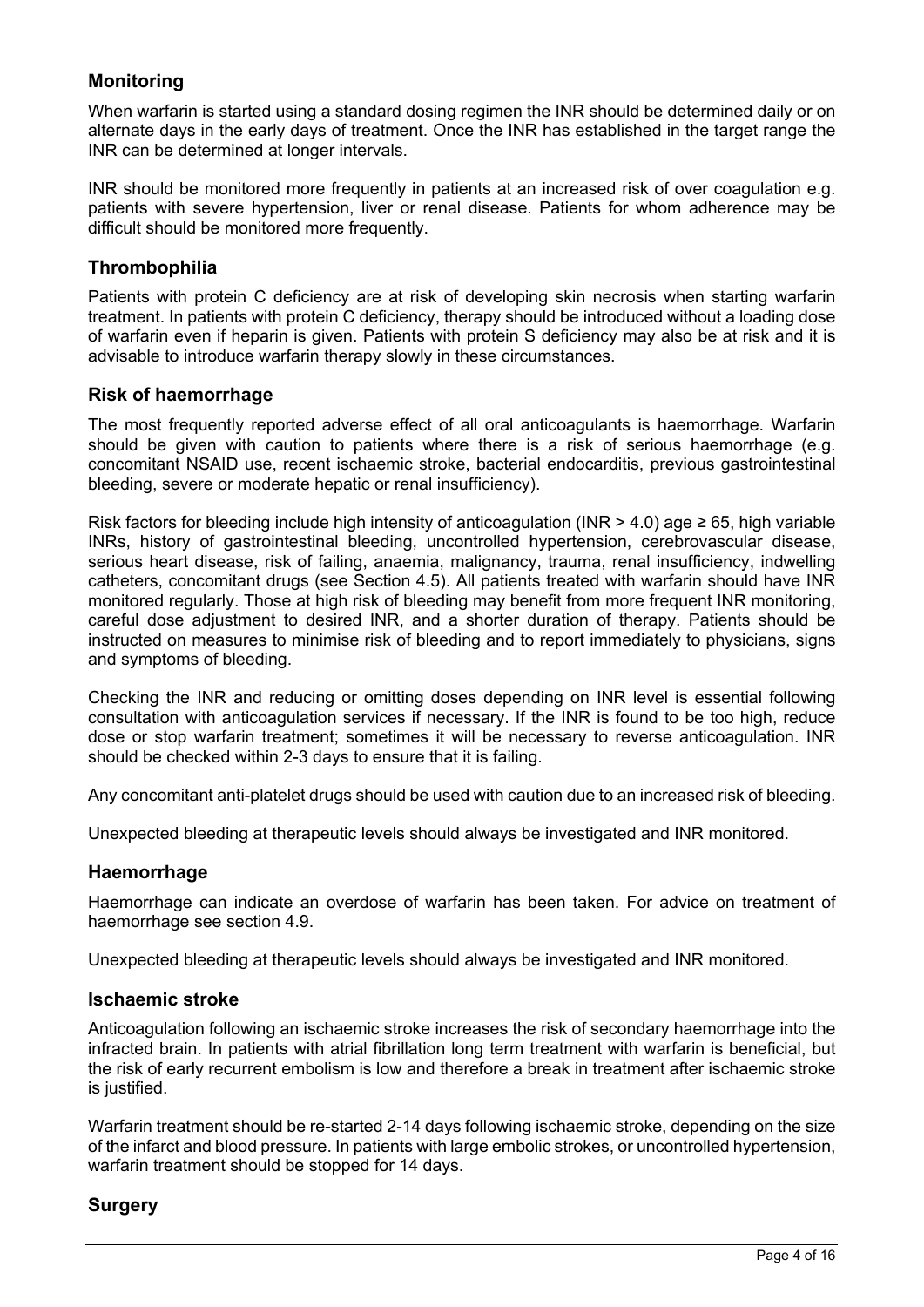For surgery where there is no risk of severe bleeding, surgery can be performed with an INR of < 2.5.

For surgery where there is a risk of severe bleeding, warfarin should be stopped 3 days prior to surgery.

Where it is necessary to continue anticoagulation e.g. risk of life- threatening thromboembolism, the INR should be reduced to < 2.5 and heparin therapy should be started.

If surgery is required and warfarin cannot be stopped 3 days beforehand, anticoagulation should be reversed with low-dose vitamin K.

The timing for re-instating warfarin therapy depends on the risk of post-operative haemorrhage. In most instances warfarin treatment can be re-started as soon as the patient has an oral intake.

### **Dental surgery**

Warfarin need not be stopped before routine dental surgery, e.g. tooth extraction.

#### **Active peptic ulceration**

Due to a high risk of bleeding, patients with active peptic ulcers should be treated with caution. Such patients should be reviewed regularly and informed of how to recognise bleeding and what to do in the event of bleeding occurring.

#### **Interactions**

Many drugs and foods interact with warfarin and affect the prothrombin time (see Section 4.5). Any change to medication, including self-medication with OTC products, warrants increased monitoring of the INR. Patients should be instructed to inform their doctor before they start to take any additional medications including over the counter medicines, herbal remedies or vitamin preparations.

#### **Calciphylaxis**

Calciphylaxis is a rare syndrome of vascular calcification with cutaneous necrosis, associated with high mortality. The condition is mainly observed in patients with end-stage renal disease on dialysis but also in patients with known risk factors such as protein C or S deficiency, hyperphosphataemia, hypercalcaemia or hypoalbuminaemia. Rare cases of calciphylaxis have been reported in patients receiving warfarin, also in the absence of renal disease. In case calciphylaxis is diagnosed, appropriate treatment should be started, and consideration should be given to stopping treatment with warfarin.

#### **Thyroid disorders**

The rate of warfarin metabolism depends on thyroid status. Therefore, patients with hyper- or hypothyroidism should be closely monitored on starting warfarin therapy.

#### **Necrosis**

Necrosis appears to be associated with local thrombosis and usually appears within a few days of the start of anticoagulant therapy. In severe cases of necrosis treatment through debridement or amputation of the affected tissue, breast or penis has been reported. Careful diagnosis is required to determine whether necrosis is caused by an underline disease. Warfarin therapy should be discontinued when warfarin suspected to be the cause of developing necrosis and heparin therapy may be considered for anticoagulation. Although various treatments have been attempted, no treatment for necrosis has been considered uniformly effective. See below for information on predisposing conditions. These and other risks associated with anticoagulant therapy must be weighed against the risk of thrombosis or embolization in untreated cases.

#### **Purple toes syndrome**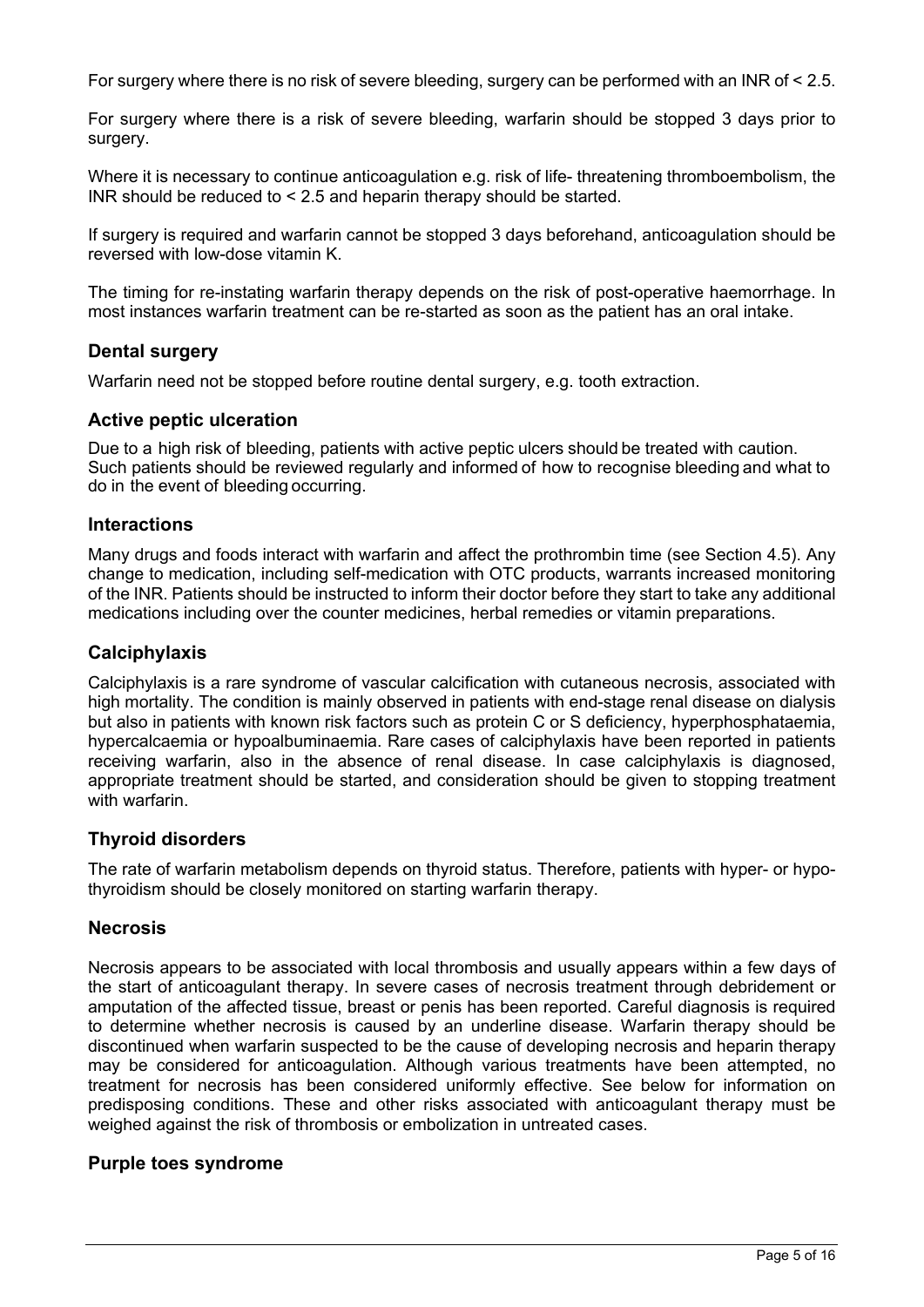Anticoagulation therapy with COUMADIN may enhance the release of atheromatous plaque emboli, therapy increasing the risk of complications from systemic cholesterol microembolization, including the "purple toes syndrome".

Discontinuation of COUMADIN therapy is recommended when such phenomena are observed.

Systemic artheroemboli and cholesterol microemboli can present with a variety of signs and symptoms including purple toes syndrome, livedo reticularis, rash, gangrene, abrupt and intense pain in the leg, foot or toes, foot ulcers, myalgia, penile gangrene, abdominal pain, flank or back pain, haematuria, renal insufficiency, hypertension, cerebral ischemia, spinal cord infarction, pancreatitis, symptoms simulating polyarteritis or any other sequelae of vascular compromise due to embolic occlusion. The most commonly involved visceral organs are the kidneys followed by the pancreas, spleen and liver. Some cases have progressed to necrosis or death.

Purple toes syndrome is a complication of oral anticoagulation characterized by a dark, purplish or mottled colour of the toes, usually occurring between 3-10 weeks, or later, after the initiation of therapy with warfarin or related compounds. Major features of this syndrome include purple colour of plantar surfaces and sides of the toes that blanches on moderate pressure and fades with elevation of the legs; pain and tenderness of the toes; waxing and waning of the colour over time. While the purple toes syndrome is reported to be reversible, some cases progress to gangrene or necrosis which may require debridement of the affected area or may lead to amputation.

#### **Additional circumstances where changes in dose may be required**

The following also may exaggerate the effect of warfarin tablets and necessitate a reduction of dosage:

- Loss of weight
- Acute illness
- Cessation of smoking

The following may reduce the effect of warfarin tablets, and require the dosage to be increased:

- Weight gain
- Diarrhoea
- Vomiting

#### **Warfarin resistance**

Acquired or inherited warfarin resistance should be suspected if larger than usual daily doses of warfarin are required to achieve the desired anticoagulant effect.

#### **Genetic information**

Genetic variability particularly in relation to CYP2C9 and VKORC1 can significantly affect dose requirements for warfarin. If a family association with these polymorphisms is known extra care is warranted.

#### **Lactose**

Patients with rare hereditary problems of galactose intolerance, the Lapp lactase deficiency or glucose-galactose malabsorption should not take this medicine.

#### **Heparin**

Heparin prolongs the one-stage prothrombin time. When heparin and COUMADIN are administered concomitantly, refer to Section 4.2; Conversion from heparin therapy for recommendations.

#### **Known or suspected deficiency in protein C:**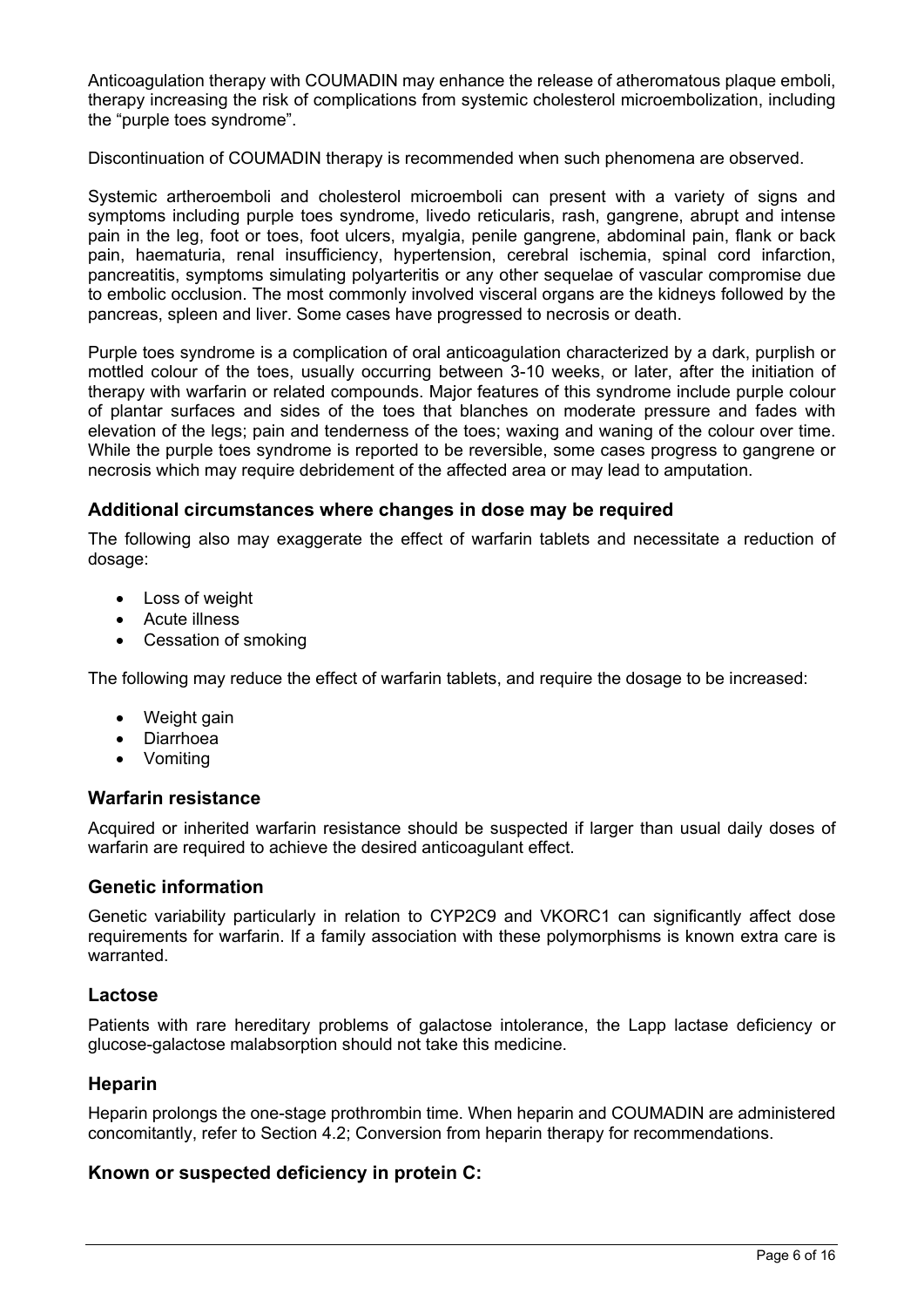This hereditary or acquired condition, which should be suspected if there is a history of recurrent episodes of thromboembolic disorders in the patient or in the family, has been associated with an increased risk of developing necrosis following warfarin administration. Tissue necrosis may occur in the absence of protein C deficiency. It has been reported that concurrent anticoagulation therapy with heparin for 5 to 7 days during initiation of therapy with COUMADIN may minimise the incidence of this reaction. Warfarin therapy should be discontinued when warfarin is suspected to be the cause of developing necrosis and heparin therapy may be considered for anticoagulation.

#### **Periodic determination of prothrombin time or other suitable coagulation test is essential.**

Numerous factors, alone or in combination, including travel, changes in diet, environment, physical state and medication may influence response of the patient to anticoagulants. It is generally good practice to monitor the patient's response with additional prothrombin time determinations in the period immediately after discharge from the hospital, and whenever other medications are initiated, discontinued or taken haphazardly. The following factors are listed for your reference, however, other factors may also affect the anticoagulant response.

#### *The following factors, alone or in combination, may be responsible for INCREASED PT response.*

#### *Endogenous factors*

| Cancer                   | Collagen disease       |
|--------------------------|------------------------|
| Congestive heart failure | Diarrhoea              |
| Elevated temperature     | Hepatic disorders      |
| Hyperthyroidism          | Infectious hepatitis   |
| Jaundice                 | Poor nutritional state |
| Steatorrhoea             | Vitamin K deficiency   |
|                          |                        |

#### *Exogenous factors:*

Acetohexamide Alcohol Allopurinol Aminosalicylic acid Amiodarone hydrochloride Anabolic steroids Anaesthetics, inhalation **Antibiotics** Anti-thyroid drugs Aztreonam Bromelains Chenodiol Chloral hydrate\* Chlorpropamide<br>
Chymotrynsin<br>
Cimetidine Chymotrypsin Clofibrate Cotrimoxazole COUMADIN overdosage Dextran Dextroproxyphene Dextrothyroxine Diazoxide Diflunisal Diuretics\* Disulfiram Ethacrynic acid Fenoprofen Fluvoxamine Gemfibrozil Glucagon Hepatotoxic drugs Ibuprofen Indomethacin Influenza virus vaccine Lovastatin Mefenamic acid Methyldopa Methylphenidate Metronidazole Moricizine hydrochloride\* Nalidixic acid Naproxen Narcotics, prolonged Omeprazole **Paracetamol** Pentoxifylline **Phenformin** 

Fluconazole Fluoroquinolone antibiotics Miconazole Monoamine oxidase inhibitors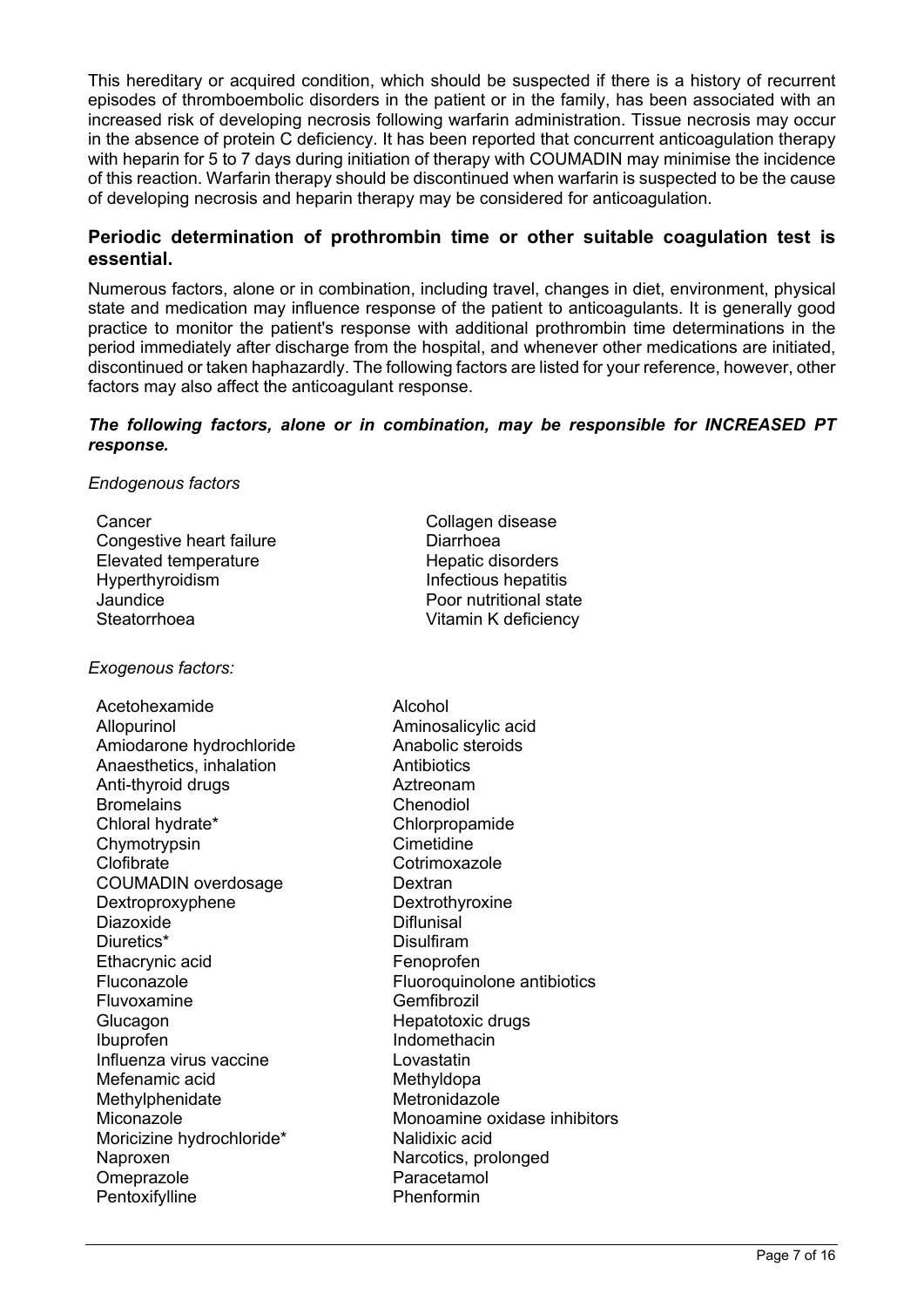| Phenylbutazone    |  |
|-------------------|--|
| Propafenone       |  |
| Quinidine         |  |
| Ranitidine*       |  |
| Sulfinpyrazone    |  |
| Sulindac          |  |
| Thyroid compounds |  |
| Ticrynafen        |  |
| Tolbutamide       |  |

Phenytoin Pyrazolones Quinine **Salicvlates** Sulfonamides - long acting **Tamoxifen** Thryoid drugs Tolazamide Trimethoprim/sulfamethoxazole

also:

- other medications affecting blood elements which may modify haemostasis
- dietary deficiencies
- prolonged hot weather
- unreliable prothrombin time determinations

\* Increased and decreased prothrombin time responses have been reported.

#### **The following factors, alone or in combination, may be responsible for DECREASED PT response:**

*Endogenous factors:*

- oedema
- hereditary coumarin/warfarin resistance
- hyperlipaemia
- hypothyroidism

#### *Exogenous factors:*

- Adrenocortical steroids **Alcohol<sup>\*</sup>**<br>
Aminoqlutethimide **Aminoqlutethimide** Antacids Aminoglutethimide Antihistamine **Barbiturates** Carbamazepine Chloral hydrate\* Chlordiazepoxide Cholestyramine COUMADIN underdosage Diuretics\* Ethchlorvynol Glutethimide Griseofulvin **Haloperidol** Meprobamate Moricizine hydrochloride\*<br>
Nafcillin<br>
Oral contraceptives Paraldehyde **Primidone** Ranitidine<sup>\*</sup> Rifampicin Sucralfate Trazodone Vitamin C
	- Oral contraceptives

also:

- diets high in vitamin K (e.g. large amounts of green leafy vegetables, dairy products fortified with vitamin K)
- unreliable PT determinations

\* Increased and decreased prothrombin time responses have been reported.

Because a patient may be exposed to a combination of the above factors, the net effect of COUMADIN on PT response may be unpredictable. More frequent PT monitoring is therefore advisable. Medications of unknown interaction with warfarin are best regarded with caution. When these medications are started or stopped, more frequent PT monitoring is advisable.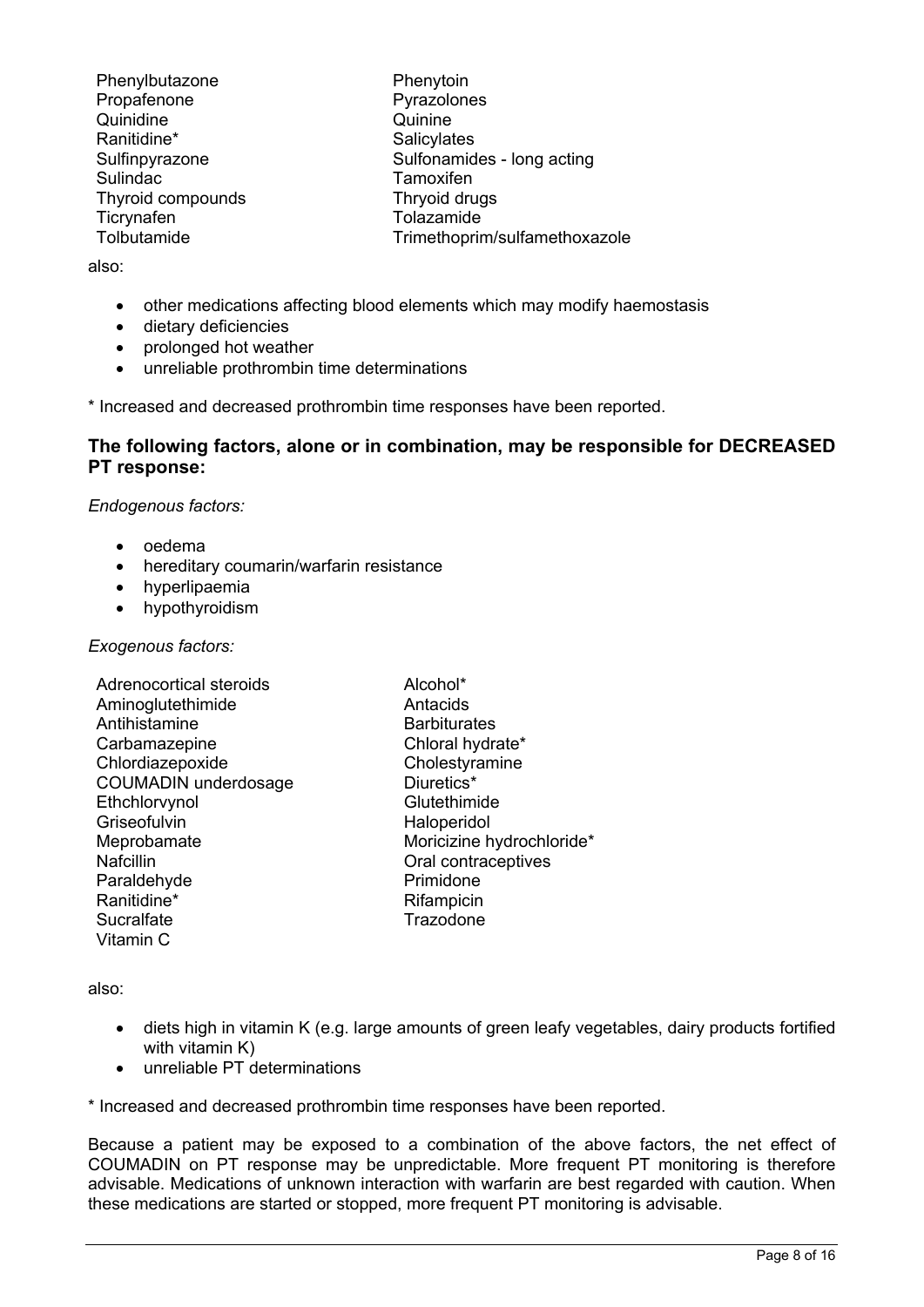Warfarin may also affect the action of other drugs. Hypoglycaemic agents (chlorpropamide and tolbutamide) and anticonvulsants (phenytoin and phenobarbital) may accumulate in the body as a result of interference with either their metabolism or excretion.

It has been reported that concomitant administration of warfarin and ticlopidine may be associated with cholestatic hepatitis.

#### **Special risk patients:**

Caution should be observed when warfarin sodium is administered to certain patients such as the elderly or debilitated or when administered in any situation or physical condition where added risk of haemorrhage is present.

Intramuscular (IM) injections of concomitant medications should be confined to the upper extremities, which permits easy access for manual compression, inspections for bleeding and use of pressure bandages.

Caution should be observed when COUMADIN (or warfarin) is administered concomitantly with nonsteroidal anti-inflammatory agents, including aspirin, to be certain that no change in anticoagulation dosage is required. In addition to specific drug interactions that might affect PT, NSAID's, including aspirin, can inhibit platelet aggregation, and can cause gastrointestinal bleeding, peptic ulceration and/or perforation.

## *4.5 Interaction with other medicines and other forms of interaction*

#### **Narrow therapeutic range**

Warfarin has a narrow therapeutic range and care is required with all concomitant therapy. The individual product information for any new concomitant therapy should be considered for specific guidance on warfarin dose adjustment and therapeutic monitoring. If no information is provided the possibility of an interaction should be considered. Increased monitoring should be considered when commencing any new therapy if there is any doubt as to the extent of interaction.

#### **Pharmacodynamic interactions**

#### *Drugs which are contraindicated*

Concomitant use of drugs used in the treatment or prophylaxis of thrombosis or other drugs with adverse effects on haemostasis may increase the pharmacological effect of warfarin, increasing the risk of bleeding.

Fibrinolytic drugs such as streptokinase and alteplase are contraindicated in patients receiving warfarin (see Section 4.3).

#### *Drugs which should be avoided if possible*

The following examples should be avoided or administered with caution with increased clinical and laboratory monitoring:

- Clopidogrel
- Dipyridamole
- Fondaparinux rivaroxaban
- Glycoprotein IIb/IIIa receptor antagonists such as eptifibatide, tirofiban and abciximab
- NSAIDs (including aspirin and cox-2 specific NSAIDs)
- Prostacyclin
- SSRI and SNRI antidepressants
- **Sulfinpyrazone**
- Thrombin inhibitors such as bivalirudin, dabigatran
- Unfractionated heparins and heparin derivatives, low molecular weight heparins
- Other drugs which inhibit haemostasis, clotting or platelet action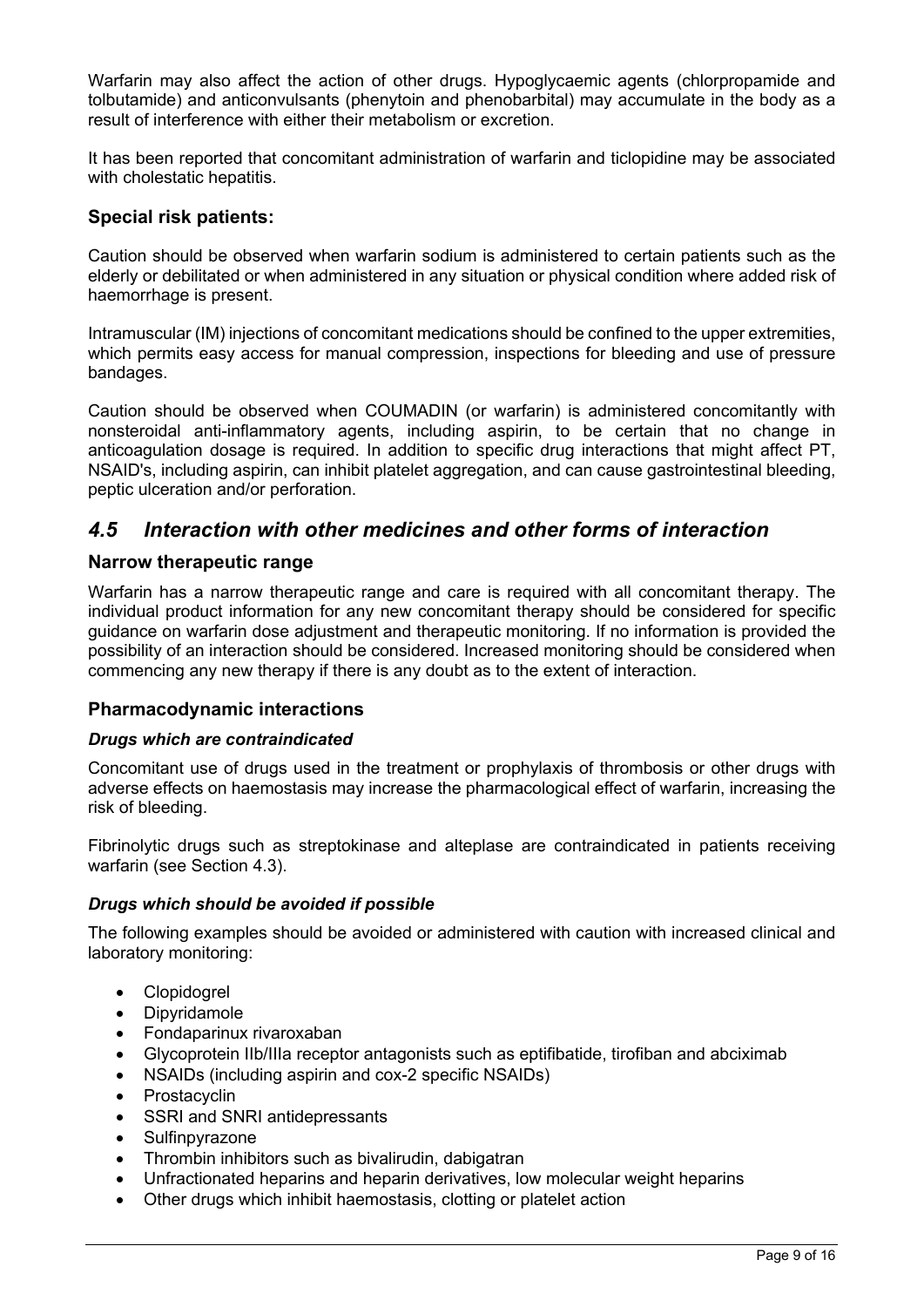#### *Low-dose aspirin*

Low-dose aspirin with warfarin may have a role in some patients but the risk of gastrointestinal bleeding in increased. Warfarin may initially be given with a heparin in the initial treatment of thrombosis, until the INR is in the correct range.

#### **Metabolic interactions**

Warfarin is a mixture of enantiomers which are metabolised by different CYPP450 cytochromes. Rwarfarin is metabolised primarily by CYP1A2 and CYP3A4. S-warfarin is metabolised primarily by CYP2C9. The efficacy of warfarin is affected primarily when the metabolism of S-warfarin is altered.

Drugs that compete as substrates for these cytochromes or inhibit their activity may increase warfarin plasma concentration and INR, potentially increasing the risk of bleeding. When these drugs are coadministered, warfarin dosage may need to be reduced and the level of monitoring increased.

Conversely, drugs which induce these metabolic pathways may decrease warfarin plasma concentrations and INR, potentially leading to reduced efficacy. When these drugs are coadministered, warfarin dosage may need to be increased and the level of monitoring increased.

There is a small subset of drugs for which interactions are known; however, their clinical effect on the INR is variable. In these cases, increased monitoring or starting and stopping therapy is advised.

Care should also be taken when stopping or reducing the dose of a metabolic inhibitor or inducer, once patients are stable on this combination (offset effect).

Listed below are drugs which are known to interact with warfarin in a clinically significant way.

#### **Examples of drugs which potentiate the effect of warfarin**

| Allopurinol                                           | Amiodarone                                                               |
|-------------------------------------------------------|--------------------------------------------------------------------------|
| Azole antifungals (ketoconazole,<br>fluconazole etc.) | Capecitabine                                                             |
| <b>Disulfiram</b>                                     | Erlonitib                                                                |
| Erythromycin                                          | <b>Fibrates</b>                                                          |
| Methylphenidate                                       | Metronidazole                                                            |
| Omeprazole                                            | Paracetamol (prolonged regular use                                       |
| Propafenone                                           | Statins (not pravastatin; predominantly<br>associated with Fluvastatin), |
| Sulfamethoxazole                                      | Tamoxifen                                                                |
| Zafirlukast                                           |                                                                          |

#### **Examples of drugs which antagonise the effect of warfarin**

| Azathioprine        | <b>Barbiturates</b> |
|---------------------|---------------------|
| Carbamazepine       | Griseofulvin        |
| Oral contraceptives | Phenytoin           |
| Primidone           | Rifampicin          |

#### **Examples of drugs with variable effect**

| Corticosteriods                | Nevirapine |
|--------------------------------|------------|
| Ritonavir                      |            |
| <b>Other drug interactions</b> |            |
| Antibiotics and orlistat       |            |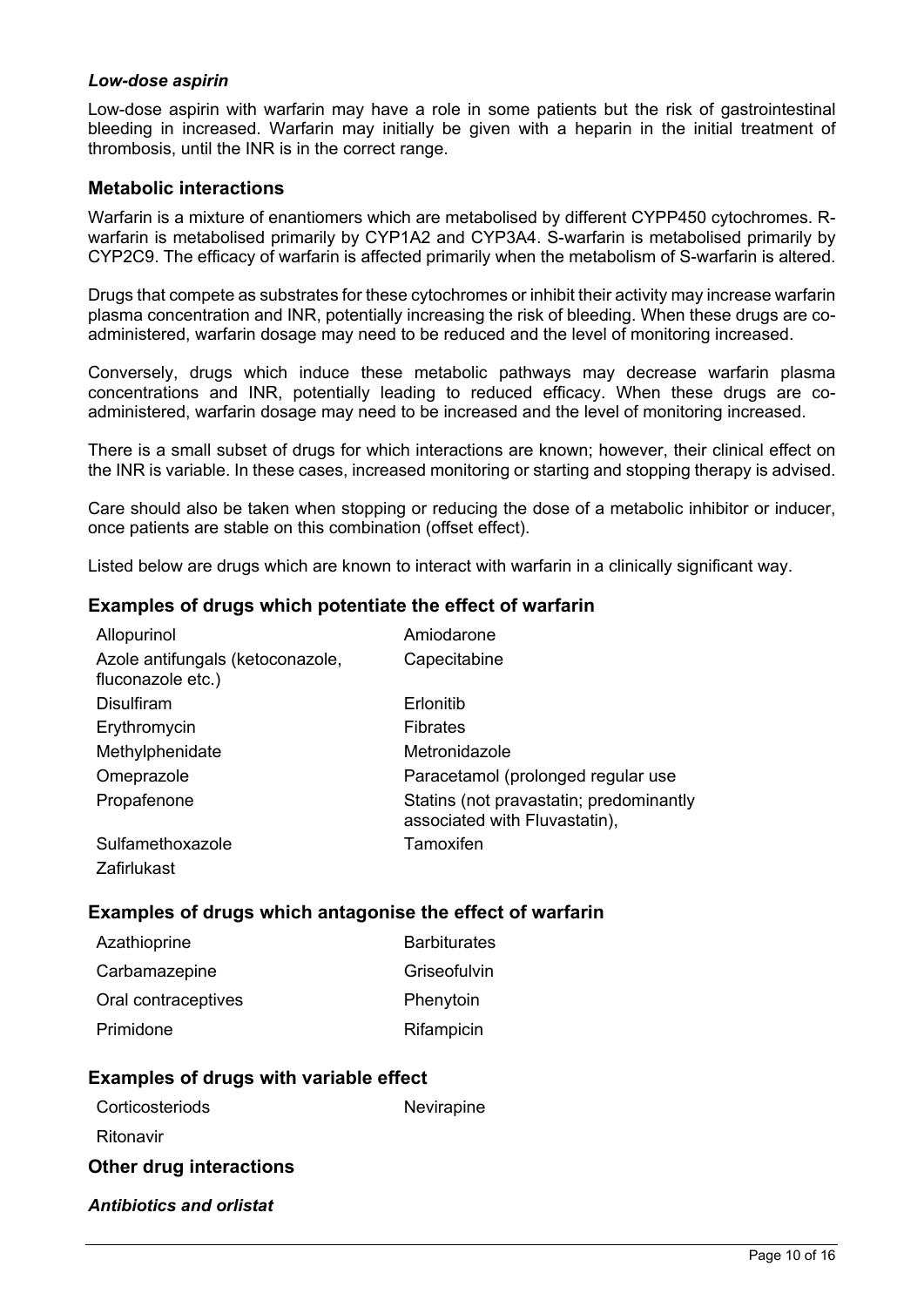Broad spectrum antibiotics may potentiate the effect of warfarin by reducing the gut flora which produces vitamin K. Similarly, orlistat may reduce absorption of vitamin K.

#### *Cholestyramine and sucralfate*

Cholestyramine and sucralfate potentially decrease absorption of warfarin.

#### *Direct-acting antivirals (DAAV)*

As liver function may change during treatment with direct-acting antivirals such as boceprevir, daclatasvir, dasabuvir, elbasvir, grazoprevir, ledipasvir, sofosbuvir, ombitasvir, paritaprevir, simeprevir, velpatasvir, a close monitoring of INR value is recommended.

#### *Glucosamine*

Increased INR has been reported in patients taking glucosamine and oral vitamin K antagonist. Patients treated with oral vitamin K antagonists should therefore be closely monitored at the time of initiation or termination of glucosamine therapy.

#### **Interactions with herbal products**

Herbal preparations containing St John's Wort (*Hypericum perforatum*) must not be used whilst taking warfarin due to a proven risk of decreased plasma concentrations and reduced clinical effects of warfarin.

Many other herbal products have a theoretical effect on warfarin; however most of these interactions are not proven. Patients should generally avoid taking any herbal medicines or food supplements whilst taking warfarin and should be told to advise their doctor if they are taking any, as more frequent monitoring advisable.

#### **Alcohol**

Acute ingestion of a large amount of alcohol may inhibit the metabolism of warfarin and increase INR. Conversely, chronic heavy alcohol intake may induce the metabolism of warfarin. Moderate alcohol intake can be permitted.

#### **Interactions with food and food supplements**

Individual case reports suggest a possible interaction between warfarin and cranberry juice in most cases leading to an increase in INR or bleeding event. Patients should be advised to avoid cranberry products. Increased supervision and INR monitoring should be considered for any patient taking warfarin and regular cranberry juice.

Limited evidence suggests that grapefruit juice may cause a modest rise in INR in some patients taking warfarin. Certain foods such as liver, broccoli, brussels sprouts and green leafy vegetables contain large amounts of vitamin K. Sudden changes in diet can potentially affect control of anticoagulation. Patients should be informed of the need to seek medical advice before undertaking any major changes in diet.

Many other food supplements have a theoretical effect on warfarin; however most of these interactions are not proven. Patients should generally avoid taking any food supplements whilst taking warfarin, and should be told to advise their doctor if they are taking any, as more frequent monitoring is advisable.

#### **Laboratory tests**

Heparins and danaparoid may prolong the prothrombin time, therefore a sufficient time interval should be allowed after administration before performing the test.

#### **Information for patients:**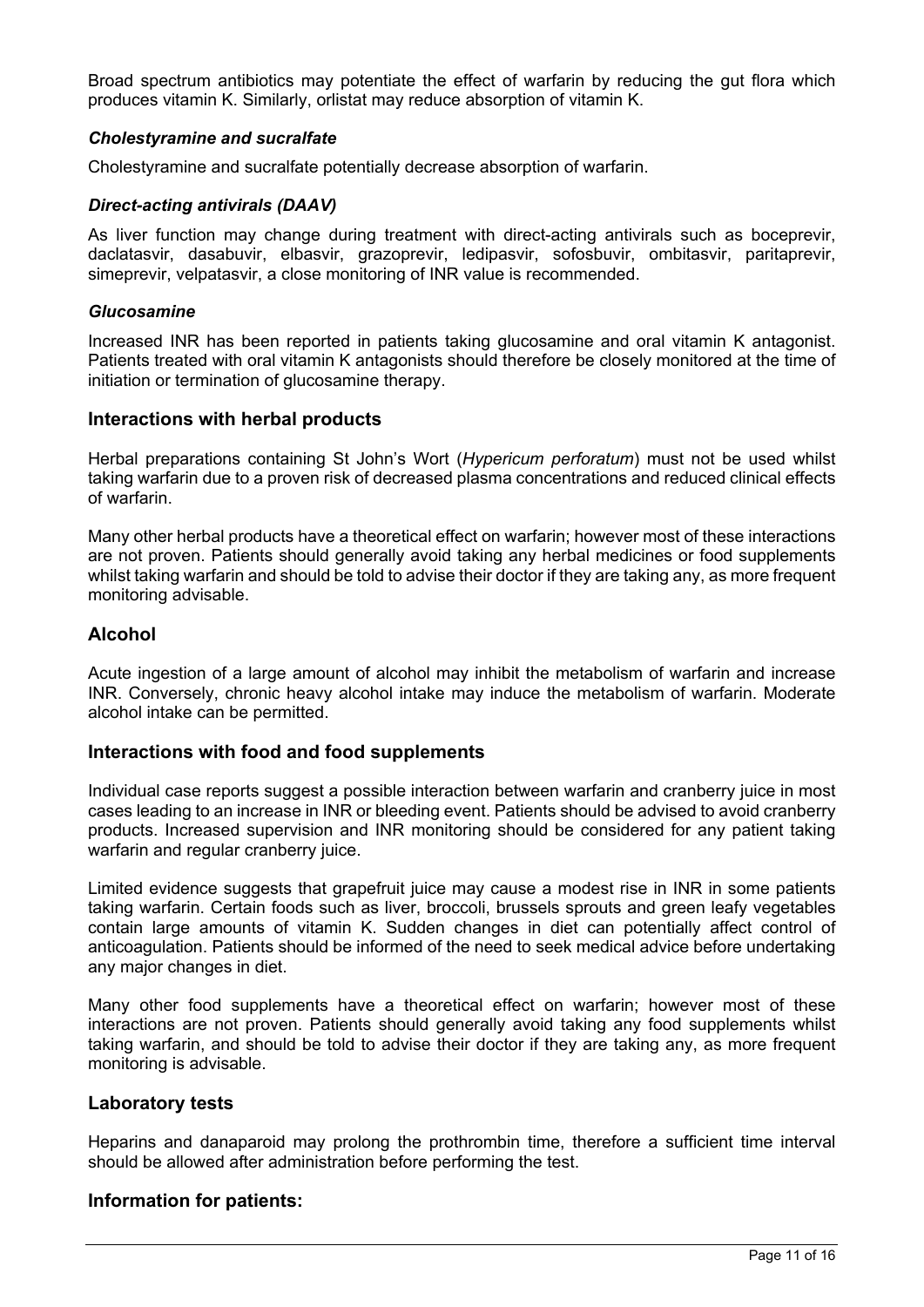The objective of anticoagulant therapy is to control the coagulation mechanism so that thrombosis is prevented, while avoiding spontaneous bleeding. Effective therapeutic levels with minimal complications are in part dependent upon cooperative and well-instructed patients who communicate effectively with their physician. Various COUMADIN patient educational guides are available to physicians on request. Patients should be advised: Strict adherence to prescribed dosage schedule is necessary. Do not take or discontinue any other medication, except on advice of physician.

Avoid alcohol, salicylates (e.g. aspirin and topical analgesics), large amounts of green leafy vegetables, dairy products fortified with vitamin K and/or drastic changes in dietary habits, because they may affect COUMADIN therapy. COUMADIN may cause a red-orange discolouration of alkaline urine. The patient should notify the physician if any illness, such as diarrhoea, infection or fever develops or if any unusual symptoms, such as pain, swelling or discomfort appear or if prolonged bleeding from cuts, increased menstrual flow or vaginal bleeding, nosebleeds or bleeding of gums from brushing, unusual bleeding or bruising, red or dark brown urine, red or tar black stools or diarrhoea occurs.

# *4.6 Fertility, pregnancy and lactation*

## **Pregnancy**

COUMADIN is contraindicated in women who are or may become pregnant because the drug passes through the placental barrier and may cause fatal haemorrhage to the foetus in utero.

Furthermore, there have been reports of birth malformations in children born to mothers who have been treated with warfarin during pregnancy. Embryopathy characterized by nasal hypoplasia with or without stippled epiphyses (chondrodysplasia punctata) has been reported in pregnant women exposed to warfarin during the first trimester. Central nervous system abnormalities also have been reported, including dorsal midline dysplasia characterized by agenesis of the corpus callosum, Dandy-Walker malformation and midline cerebellar atrophy.

Warfarin is contraindicated in pregnancy in the first and third trimester. Women of child-bearing age who are taking warfarin tablets should use effective contraception during treatment.

Ventral midline dysplasia characterized by optic atrophy and eye abnormalities has been observed. Mental retardation, blindness and other central nervous system abnormalities have been reported in association with second and third trimester exposure. Although rare, teratogenic reports following in utero exposure to warfarin include urinary tract anomalies such as single kidney, asplenia, anencephaly, spina bifida, cranial nerve palsy, hydrocephalus, cardiac defects and congenital heart disease, polydactyly, deformities of toes, diaphragmatic hernia and corneal leukoma.

Spontaneous abortion and still birth are known to occur, and a higher risk of foetal mortality is associated with the use of warfarin.

Women of childbearing potential who are candidates for anticoagulant therapy should be carefully evaluated and the indications critically reviewed with the patient. If the patient becomes pregnant while taking this drug she should be apprised of the potential risks to the foetus and the possibility of termination of the pregnancy should be discussed in light of those risks.

## **Breast-feeding**

Warfarin is excreted in breast milk in small amounts. However, at therapeutic dose of warfarin no effects on the breast-feeding child are anticipated. Warfarin can be used during breast-feeding.

# *4.7 Effects on ability to drive and use machines*

Warfarin has no influence on the ability to drive and use machines.

# *4.8 Undesirable effects*

Potential adverse reactions to COUMADIN may include: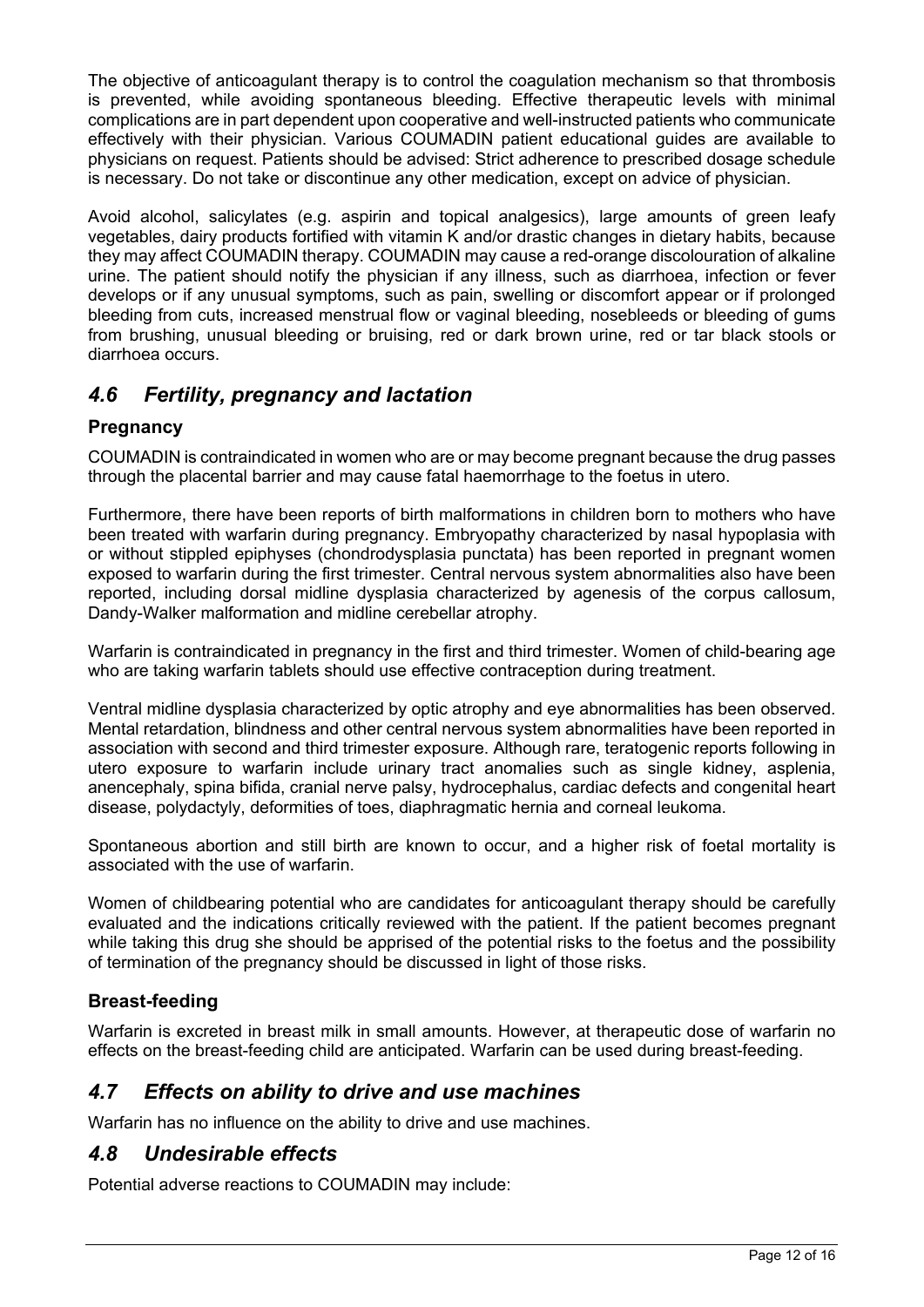| MedDRA system organ class                       | <b>Adverse Reaction</b>                                                                                                           |
|-------------------------------------------------|-----------------------------------------------------------------------------------------------------------------------------------|
| Infections and Infestation                      | Fever                                                                                                                             |
| Immune system disorders                         | Hypersensitivity                                                                                                                  |
| Nervous system disorders                        | Cerebral<br>haemorrhage: cerebral<br>subdural<br>haematoma                                                                        |
| Vascular disorders                              | Haemorrhage; purple toes syndrome;                                                                                                |
| Respiratory, thoracic and mediastinal disorders | Haemothorax, epistaxis                                                                                                            |
| <b>Gastrointestinal disorders</b>               | Gastrointestinal<br>haemorrhage;<br>rectal<br>haemorrhage;<br>haematemesis; pancreatitis;<br>diarrhoea; nausea; vomiting; melaena |
| Hepatobiliary disorders                         | Jaundice; hepatic dysfunction;                                                                                                    |
| Skin and subcutaneous disorders                 | Rash; alopecia; erythematous swollen skin<br>patches leading to ecchymosis; infarction and<br>skin necrosis                       |
|                                                 | Frequency 'not known': Calciphylaxis                                                                                              |
| Renal and urinary disorders                     | Haematuria                                                                                                                        |
| Investigation                                   | Unexplained drop in haematocrit; haemoglobin<br>decreased                                                                         |
| General disorder and administration site        | Pyrexia                                                                                                                           |

conditions

Pyrexia

- Haemorrhage from any tissue or organ. This is a consequence of the anticoagulant effect. The signs and symptoms will vary according to the location and degree or extent of the bleeding. Haemorrhagic complications may present as paralysis; headache, chest, abdomen, joint or other pain; shortness of breath, difficult breathing or swallowing; unexplained swelling; or unexplained shock.
- Therefore, the possibility of haemorrhage should be considered in evaluating the condition of any anticoagulated patient with complaints which do not indicate an obvious diagnosis. Bleeding during anticoagulant therapy does not always correlate with prothrombin activity. (see Section 4.9)
- Bleeding which occurs when the prothrombin time is within the therapeutic range warrants diagnostic investigation since it may unmask a previously unsuspected lesion e.g. tumour, ulcer, etc.
- Necrosis of skin and other tissues (see Section 4.4).
- Other adverse reactions are infrequent and consist of alopecia, urticaria, dermatitis, fever, nausea, diarrhoea, abdominal cramping, systemic cholesterol microembolisation, purple toes syndrome, cholestatic hepatic injury, and hypersensitivity reactions.
- Priapism has been associated with anticoagulant administration, however, a causal relationship has not been established.

### **Reporting of suspected adverse reactions**

Reporting suspected adverse reactions after authorisation of the medicine is important. It allows continued monitoring of the benefit/risk balance of the medicine. Healthcare professionals are asked to report any suspected adverse reactions https://nzphvc.otago.ac.nz/reporting/.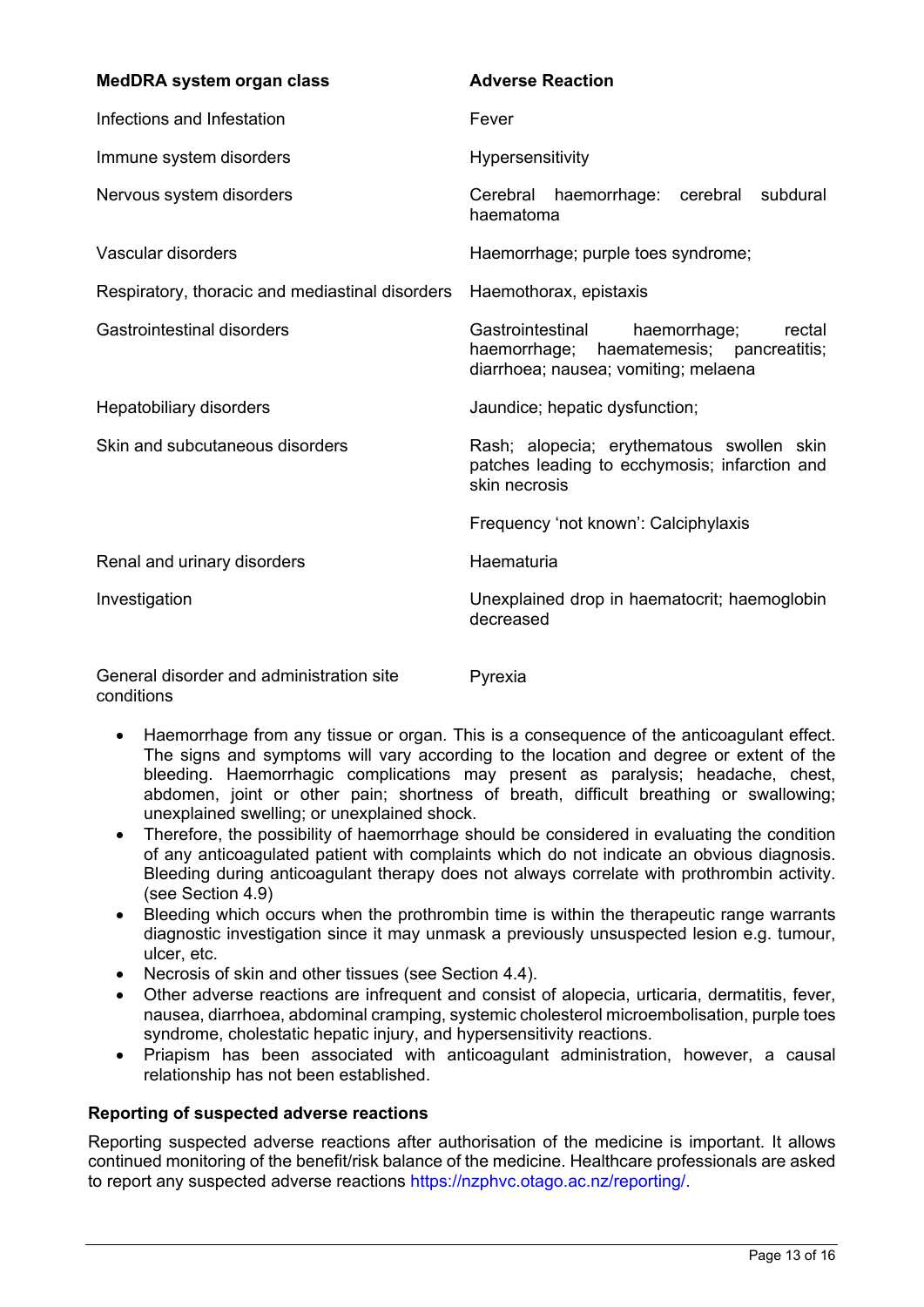# *4.9 Overdose*

### **Signs and Symptoms**

Suspected or overt abnormal bleeding (i.e. appearance of blood in stools or urine, haematuria, excessive menstrual bleeding, melena, petechiae, excessive bruising or persistent oozing from superficial injuries) are early manifestations of anticoagulation beyond a safe and satisfactory level.

The benefit of gastric decontamination is uncertain. If the patient presents within 1 hour of ingestion of more than 0.25 mg/kg or more than the patient's therapeutic dose, consider activated charcoal (50 g for adults; 1 g/kg for children)

#### *In cases of life-threatening haemorrhage:*

Stop warfarin treatment, give prothrombin complex concentrate (factors II, VII, IX and X) 30-50 units/kg or (if no concentrate available) fresh frozen plasma 15 mL/kg. Discuss with local haematologist or Poisons Information Service or both.

#### *Non life-threatening haemorrhage*

Where anticoagulation can be suspended give slow intravenous injection of phytomenadione (vitamin  $K_1$ ) 10-20 mg for adults (250 micrograms/kg for a child)

Where rapid re-anticoagulation is desirable (e.g. value replacements) give prothrombin complex concentrate (factors II, VII, IX and X) 30-50 units/kg or (if no concentrate available) fresh frozen plasma 15 mL/kg.

Monitor INR to determine when to restart normal therapy. Monitor INR for at least 48 hours post overdose.

#### *For patients on long-term warfarin therapy without major haemorrhage*

- INR > 8.0, no bleeding or minor bleeding stop warfarin, and give phytomenadione (vitamin K<sub>1</sub>) 0.5 -1 mg for adult; 15-30 micrograms/kg for children by slow intravenous injection or 5 mg by mouth (for partial reversal of anticoagulation give smaller oral doses of phytomenadione e.g. 0.5 - 2.5 mg using the intravenous preparation orally); repeat dose of phytomenadione if INR still too high after 24 hours. Large doses of phytomenadione may completely reverse the effects of warfarin and make re- establishment of anticoagulation difficult.
- INR  $6.0 8.0$ , no bleeding or minor bleeding  $-$  stop warfarin, restart when INR < 5.0.
- INR < 6.0 but more than 0.5 units above target value reduce dose or stop warfarin, restart when  $INR < 5.0$

### *For patients NOT on long-term anticoagulants without major haemorrhage:*

Measure the INR (prothrombin time) at presentation and sequentially every 24 – 48 hours after ingestion depending on the initial dose and initial INR.

- $\bullet$  If the INR remains normal for 24 48 hours and there is no evidence of bleeding, there should be no further monitoring necessary.
- Give vitamin  $K_1$  (phytomenadione) if;
- a) There is no active bleeding and the patient has ingested more than 0.25 mg/kg; OR
- b) the prothrombin time is already significantly prolonged ( $INR > 4.0$ )

The adult dose of vitamin K<sub>1</sub> is 10 – 20 mg orally (250 micrograms/kg body weight for a child). Delay oral vitamin  $K_1$  at least 4 hours after any activated charcoal has been given.

Repeat INR at 24 hours after and consider further vitamin K<sub>1</sub>.

For further advice on management of overdose please contact the National Poisons Information Centre (0800 POISON or 0800 764 766).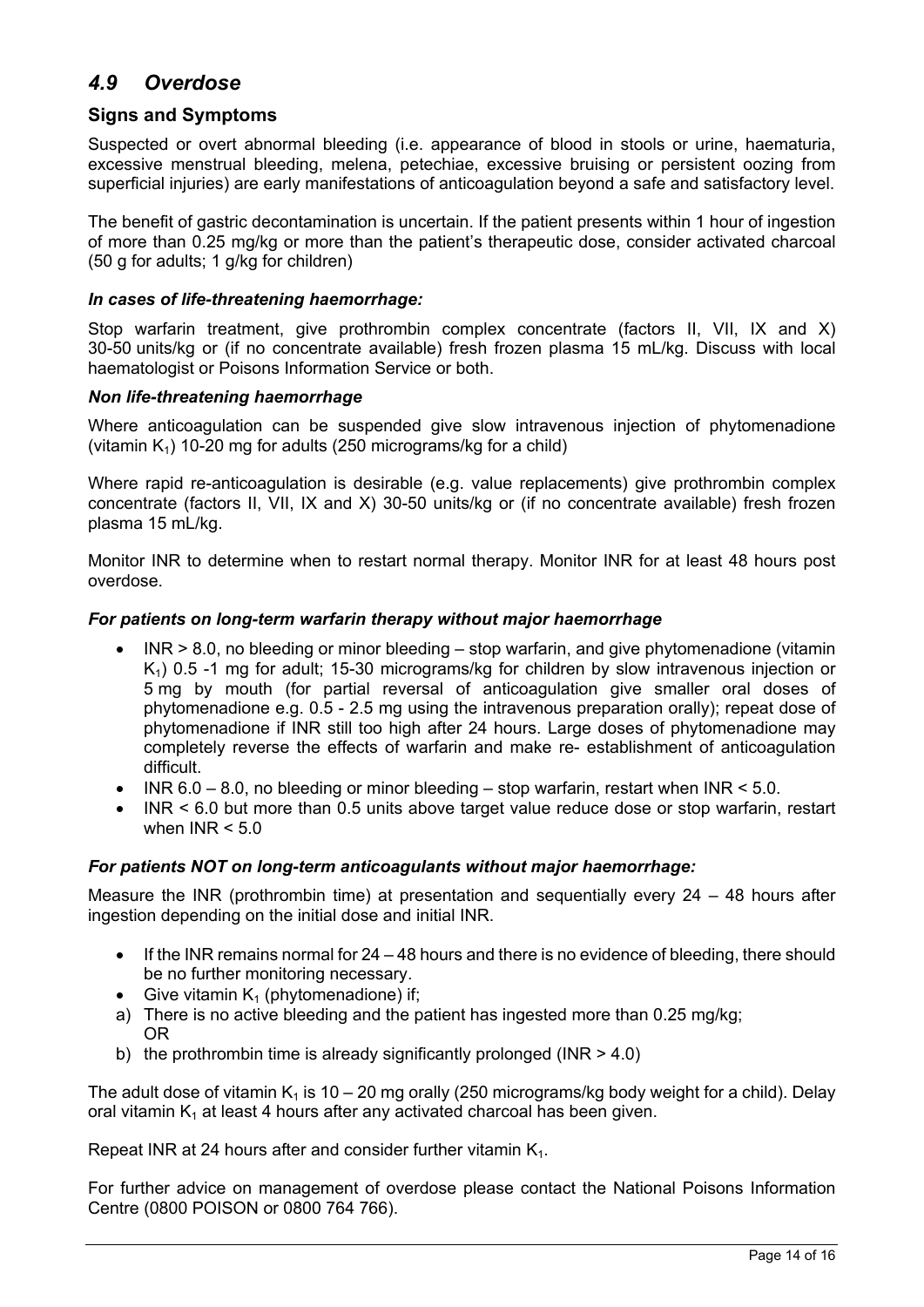# **5. Pharmacological Properties**

# *5.1 Pharmacodynamic properties*

Pharmacotherapeutic group: Antithrombotic agents; ATC code: B01AA03

COUMADIN (warfarin sodium) is a vitamin K dependent factor anticoagulant. Warfarin is the coined generic name for 3-(α- acetonyl-benzyl)-4- hydroxycoumarin.

COUMADIN and other coumarin anticoagulants act by inhibiting the synthesis of vitamin K dependent coagulation factors. The resultant in vivo effect is a sequential depression of Factors VII, IX, X and II activities. The degree of depression is dependent upon the dosage administered. Anticoagulants have no direct effect on an established thrombus, nor do they reverse ischaemic tissue damage. However, once a thrombosis has occurred, anticoagulant treatment aims to prevent further extension of the formed clot and prevents secondary thromboembolic complications which may result in serious and possible fatal sequelae.

# *5.2 Pharmacokinetic properties*

After oral administration, absorption is essentially complete, and maximal plasma concentrations are reached in 1 to 9 hours. Approximately 97% is bound to albumin within the long-lasting response curve. COUMADIN is metabolized by hepatic, microsomal enzymes to inactive metabolites that are excreted into the bile, reabsorbed and excreted into the urine.

Coumadin is a potent drug with a half-life of 2½ days; therefore, its effects may become more pronounced as daily maintenance doses overlap.

An anticoagulant effect generally occurs within 24 hours; however, peak anticoagulant effect may be delayed 72 to 96 hours.

# *5.3 Preclinical safety data*

Carcinogenicity and mutagenicity studies have not been performed with COUMADIN. The reproductive effects of COUMADIN have not been evaluated.

# **6. Pharmaceutical Precautions**

## *6.1 List of excipients*

- Maize starch
- Lactose
- Stearic acid
- Magnesium stearate
- Brilliant blue FCF (5mg only)
- Quinoline yellow (1 and 5 mg only)
- Amaranth (1 and 2 mg only)
- $\bullet$  Indigo carmine (2 mg only).

## *6.2 Incompatibilities*

Not applicable.

## *6.3 Shelf life*

1 mg: 36 months

2 mg: 36 months